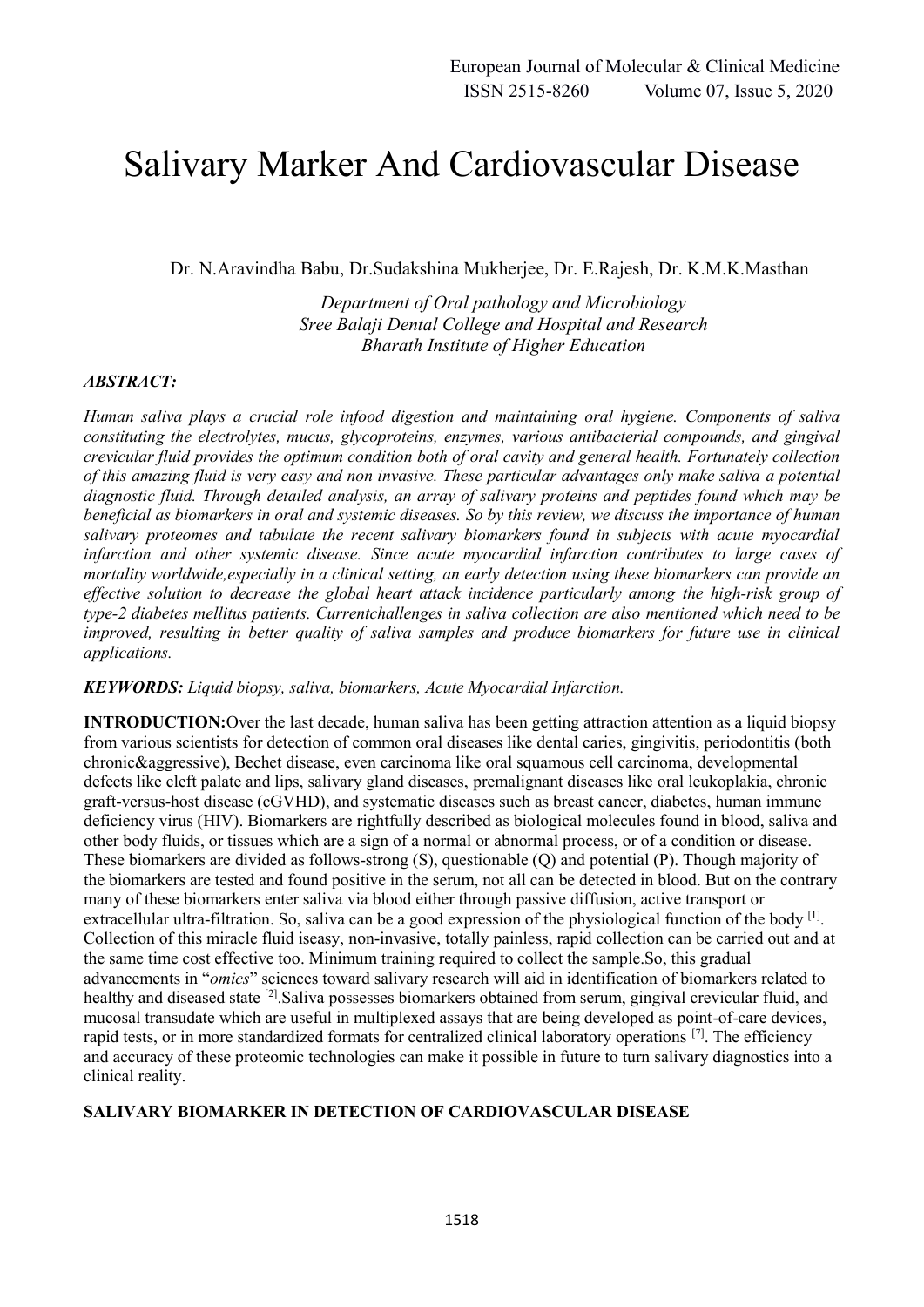**BIOMARKERS**: Myoglobin (MYO), Cardiac troponin I (cTnI), Creatine phosphokinase MB (CK-MB), Myeloperoxidase (MPO), brain natriuretic peptide (NT-proBNP), Exosomal miRNA, C-Reactive Protein (CRP), Matrix metalloproteinase-8 (MMP-8), MMP-9 and tissue inhibitor of MMP-8 (TIMP-1) $[3-8]$ 

**MYOGLOBIN** : Myoglobin, which found in both serum and saliva bio-fluids, can be utilized to detect AMI. Miller and his coworkers conducted research, and mentioned that salivary myoglobin levels were greater within 48 h of the onset of angina in AMI patients <sup>[1]</sup>.

**CARDIAC TROPONIN I**: It was proved that the unstimulated saliva concentration of Cardiac troponin-I (cTnI) at the onset of 12 h and 24 h of Acute Myocardial Infection

**CK-MB:** Creatine phosphokinase-MB (CK-MB) increased in patients with AMI compared to Non-AMI controls.

**CRP** is one of the inflammatory mediators of our body that is produced to trigger the complement cascade in response to acute injuries and infections. It also contributes and plays a vital role in atherogenesis [1]. Studies proving a group of salivary biomarkers including CRP, MYO, and MPO as a diagnostic tool for AMI have shown a sensitivity of 90–100% [9,10]. Various researches were made to test and check the compatibility of salivary biomarkers with serum biomarkers [1,11]. Labat et al. In his investigation found a strong, positive and significant relation between salivary and serum CRP levels among patients with ischemic heart disease (IHD). Certain specific cardiac biomarkers and non-specific inflammatory biomarkers having significant roles in inflammation and plaque instability were studied by Kossaify et al where they deduced levels of CRP, CK-MB, cardiac troponin I, cardiac troponin T, some interleukins (IL), tumor necrosis factor alpha (TNF-Alpha), MMPs, and MPO are all associated with both saliva and serum [5]. The alteration in the levels of the biomarkers particularly correlated to heart tissues like myocardial injury, myocardial inflammation and myocardial stress. Folley et al. also analysed the use of unstimulated whole saliva to detect cardiovascular health. They did study on Unstimulated whole saliva and the serum was collected from 29 patients with Cardio Vascular Disease in an interval of 0.8, 16, 24 and 48 h post invasive cardiac procedures, by gingival and sublingual swabs. Results depicted the biomarkers which are in serum also can be found in saliva, thus ultimately suggesting that saliva can provide an essential tool for assessing cardiac ischemia or necrosis [12]. Among all these proteins, natriuretic peptides, C-reactive protein (CRP), creatine kinase (CK), and cardiac troponin were included as commonly used cardiac biomarkers in acute cardiac care [16]. A kit for measuring human salivary CRP, a common biomarker which is related to cardiovascular inflammation, has been developed by Salimetrics® for clinical settings. Recent another technology i.e cutting-edge technology called Oral Fluid NanoSensor Test (OFNASET) which is portable, cheap, accurate, definitive, and quantitative results. Besides its intended use in oral cancer, this particular alternative can possibly benefit the point-of-care multiplex detection of salivary biomarkers among AMI patients [17]. So as being mentioned above about the clinical benefits of collection of saliva, the salivary proteome of patients should be very useful in identifying the heart condition of the patient thus possible also to detect or predict AMI. These discoveries may increase the diagnostic utility of salivary proteomes as biomarkers in relation to CVD, but unfortunately none of the salivary biomarkers mentioned above have been verified to predict the onset of AMI. In future, there is bright probability that these newly obtained salivary biomarkers may provide an early molecular diagnosis and increase the survival rate of cardiovascular patients as opposed to that of plasma. However, more studies and validation regarding this needed in order to find discriminatory biomarkers for this disease.

**CHALLENGES :**Saliva diagnostic tests has the potential to be utilized within a varied range of clinical applications which includes population-based screening programs, confirmatory diagnosis, risk stratification, prognosis determination, and therapy response monitoring. Older age often associated with a number of cases related to functional limitations, heart failure, prior coronary disease, and renal insufficiency [13]. As a result, saliva collection can be a challenge among older T2DM patients. For example, geriatric patients are prone to xerostomia upon medications with anticholinergic properties, dehydration, diabetes, and radiotherapy for head and neck cancer <sup>[14]</sup>. Dry mouth in elderly patients are common complications which can limit the amount of sample collected and compromise its subsequent results. Some alternative sample collection approaches been there such as passive drool, filter paper, and microsponges but each individual methods has its own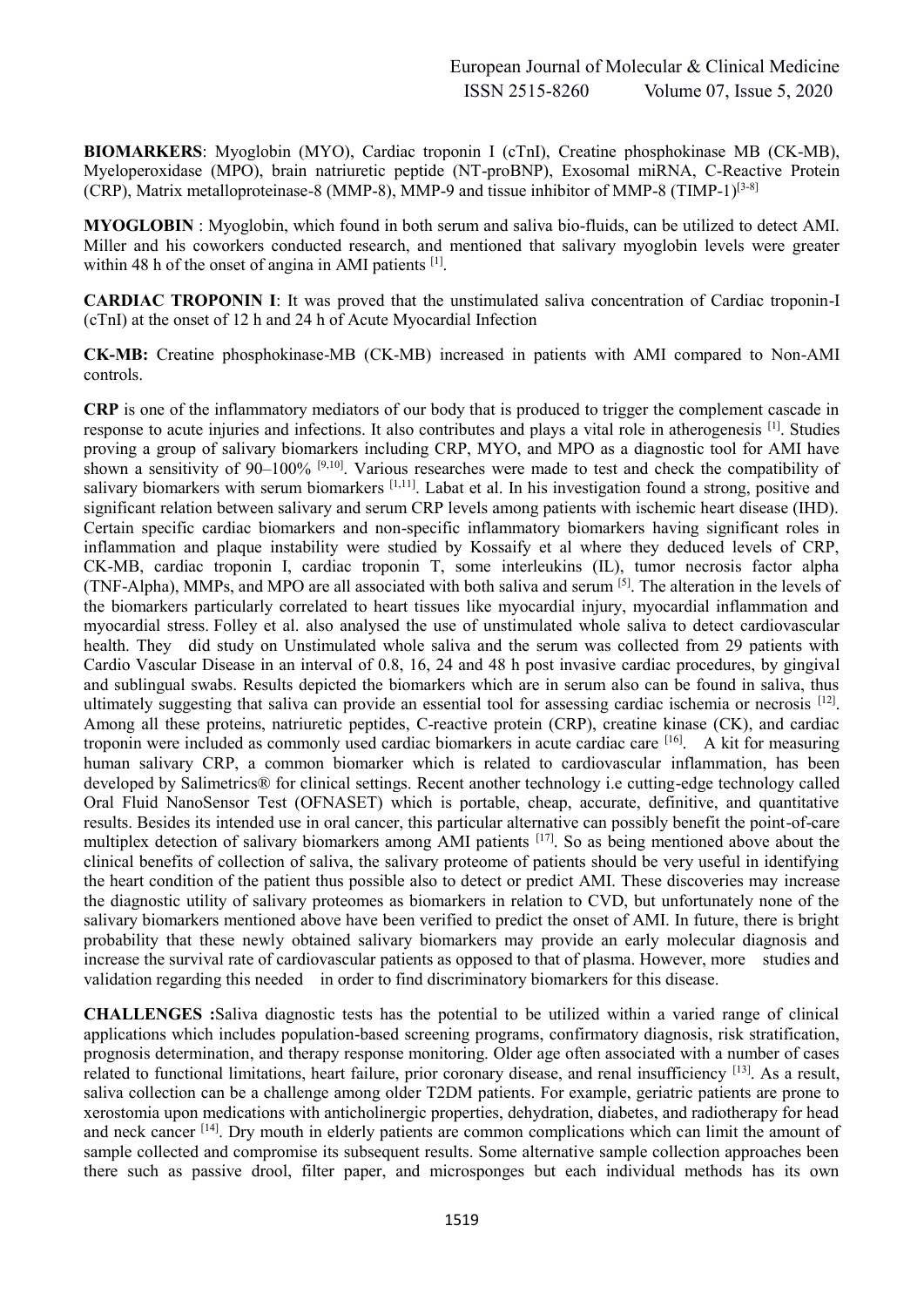advantages and disadvantages in terms of sufficient sample recovery [15]. The researchers has to select the best methods according to the patients and also in accordance to the nature of research.

## **SUMMARY OF ADVANTAGES AND DISADVANTAGES OF SALIVA AS DIAGNOSTIC FLUID:**

## **ADVANTAGES**:

- Collection methods are non-invasive and cost effective
- Risk of contacting deadly pathogens while handling saliva is minimal.
- Sampling is convenient for both practioner and patient.
- No preprocessing technique is required to prevent clotting, unlike blood.

## **DISADVANTAGES**:

- Collection methods are not completely standardized in terms of different physiological states and types of commercial kits.
- Samples may be contaminated with blood from oral mucosa and periodontal lesions due to inflammation.

## **CONCLUSION:**

The interest in diagnosis based on salivary analysis has been growing from over past decade. Due to its simplicity and non-invasiveness in collection procedure salivary biopsy is becoming popular. Saliva collection is relatively painless, easy for the practitioners to convince the patients at the same time early diagnosis and frequent monitoring the patients becomes possible. The sensitivity and specificity of a salivary test can be considered equal to that of blood. Most important advantage be the cheap collection and safety for both the practitioner and patient. With the help of that, early diagnosis of patients especially from developing countries becomes easy with minimal costs but achieving great precision. Detailed analysis of human salivary proteome by various methods though necessary in order to find the most productable markers for later utility in acute cardiac care.

## **REFERENCES:**

[1] Miller C.S., Foley J.D., Floriano P.N., Christodoulides N., Ebersole J.L., Campbell C.L., Bailey A.L., Rose B.G., Kinane D.F., Novak M.J., et al. Utility of Salivary Biomarkers for Demonstrating Acute Myocardial Infarction. J. Dent. Res. 2014.

[2] Khurshid Z., Zohaib S., Najeeb S., Zafar M., Rehman R., Rehman I. Advances of Proteomic Sciences in Dentistry. Int. J. Mol. Sci. 2016.

[3] Rathnayake N., Åkerman S., Klinge B., Lundegren N., Jansson H., Tryselius Y., Sorsa T., Gustafsson A. Salivary Biomarkers for Detection of Systemic Diseases. PLoS ONE. 2013.

[4] Miller C.S., Foley J.D., Bailey A.L., Campell C.L., Humphries R.L., Christodoulides N., Floriano P.N., Simmons G., Bhagwandin B., Jacobson J.W., et al. Current developments in salivary diagnostics. Biomarkers Med. 2010;4:171–189.

[5] Rahim M.A.A., Abdul Rahim Z.H., Wan Ahmad W.A., Hashim O.H. Can saliva proteins be used to predict the onset of acute myocardial infarction among high-risk patients? Int. J. Med. Sci. 2015